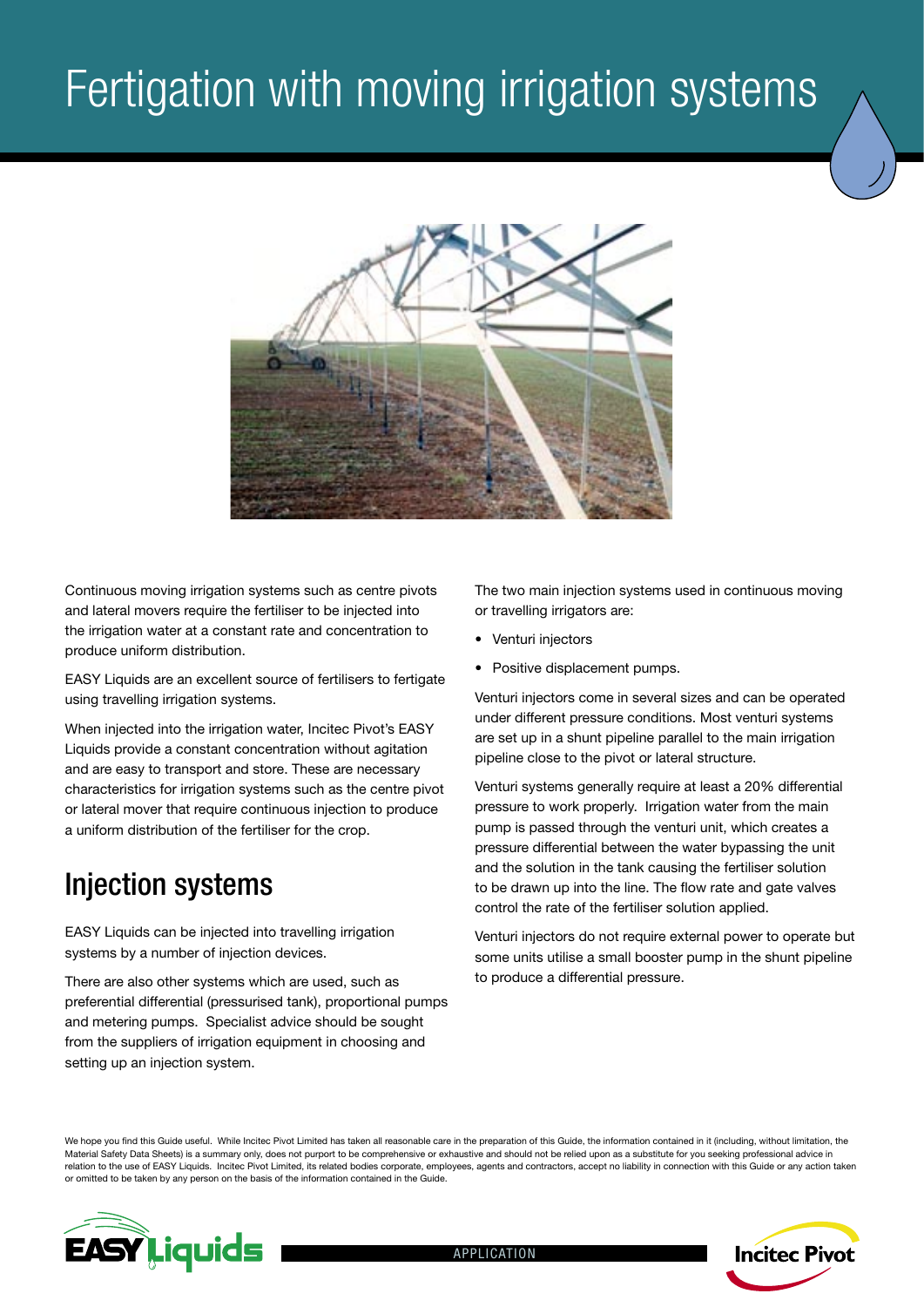

#### Positive displacement set up



Source: NFSA Fluid Fertiliser Manual

Positive displacement pumps are available in two basic arrangements: piston and diaphragm. Both types are marketed by several manufacturers and are available in at least two or more injection rate ranges. A pump should be selected for a given paddock situation so that it will not have to be operated at the high or low end of the injection range. Some pumps may require a pair of injectors to provide the necessary injection rate.

Diaphragm pumps can be adjusted very easily during injecting while piston pumps need to be stopped. Most pump models can operate within a wide range of irrigation system pressures. Three-phase electric motors are the most common source of power for piston and diaphragm pumps. Belt power or fuel can drive some injection pump models.

### Tanks

Tanks can be fixed or mobile depending on the situation. They are generally chemical grade plastic or stainless steel. They must be able to cater for the high specific gravity of liquids (e.g. EASY N has a specific gravity of 1.32 kg/L).

Most fixed tanks are sited close to the injection unit and main pump. Fixed tank sites must comply with local authority rules and regulations. Portable tanks and shuttles are normally found nearer to the pivot or lateral structure. They are either wheel or pallet based and can be readily moved.

Fittings should be made of plastic (nylon or polypropylene) but if agricultural chemicals are to be injected as well, stainless steel is recommended.

Copper and copper alloys (brass) can be corroded by fertilisers, e.g. nitrate solutions. As electric motors contain copper wiring and internal combustion engines use copper fuel lines, these should be protected from irrigation spray.

# Injection

Fertilisers can be injected at several sites within the irrigation system: at the main pump, at the last lift pump or at the pivot or lateral structure itself. When using liquids the best position to inject the product is at the pivot or lateral





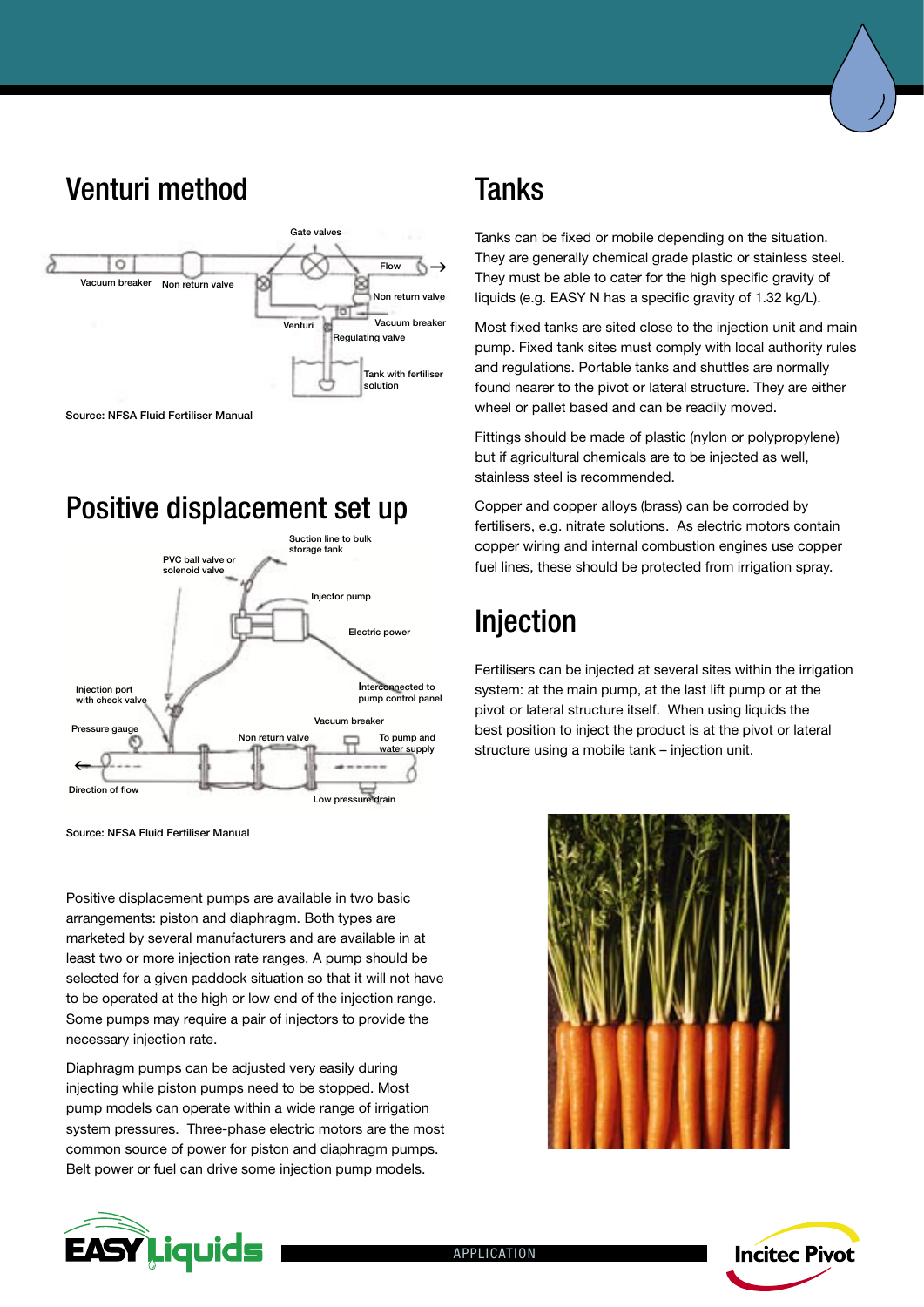### **Calculations**

Several factors are involved in calibrating an injection meter (positive displacement pump or venturi) for a moving irrigation system like a centre pivot. The factors required are:

- hectares covered by the irrigation system
- hours for the irrigation system to cover the hectares, and
- litres of solution required per hectare.

To calculate the required injection rate of liquid into the irrigation water for a centre pivot use the following:

$$
L/hr = A \times V
$$
  
T

where:

 $L/hr = injection rate of liquid fertiliser in litres per hour$  $A =$  area to be fertilised in hectares

- V = volume of EASY Liquid needed in litres per hectare
- $T =$  time to irrigate/fertigate the field in hours

The area (A) of the circle can be calculated by using actual field dimensions eg. Hectares =  $(\pi r^2)$  / 10,000 sq m where r is the radius length

The volume (V) of nutrient per hectare depends on the concentration of the fertiliser source and the desired application rate. For example, to apply 20 kg/ha of nitrogen (EASY N at 42.5% w/v), divide 20 by the analysis as a decimal 0.425 (42.5%) This calculates to 47 litres of EASY N to be injected per hectare.

Total time (T) to irrigate/fertigate the ring should be estimated by measuring the actual time required to operate a complete pass over the circle.

To calibrate the injection meter, first set the meter at the manufacturer's suggested setting for the calculated injection rate (L/hr). Then run an injection test (with only water) into the irrigation system while it is operating. While injecting, measure the amount of water that is being injected over a given time and compare the rate to the calculated rate. If the rates are not the same, readjust the injector meter and retest the system.



Mobile tanks are convenient for fertigating EASY Liquids.



Centre pivot system